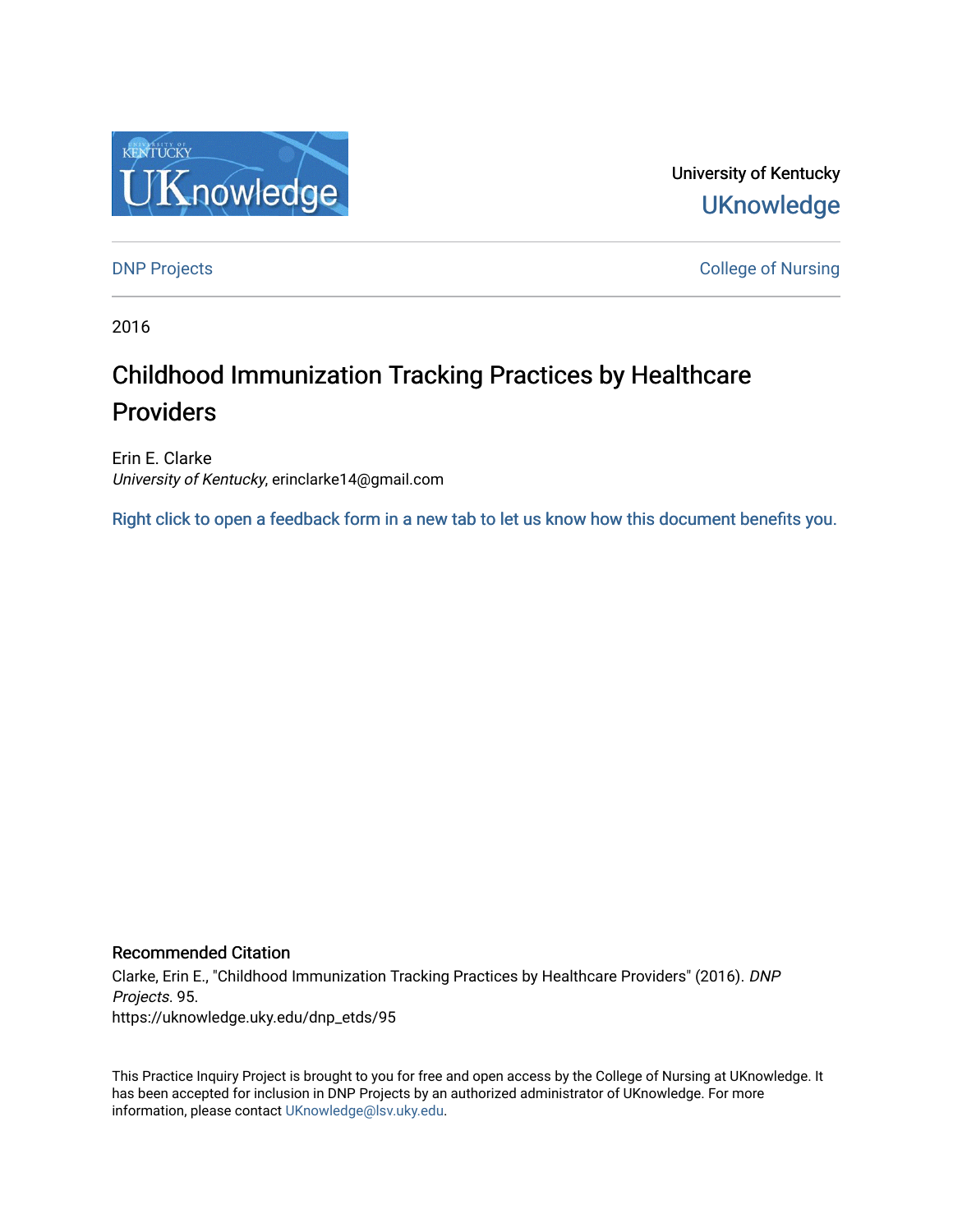### Final DNP Project Report

# Childhood Immunization Tracking Practices by Healthcare Providers

Erin E Clarke

University Of Kentucky

July 19, 2016

Committee Chair: Leslie Scott, PhD, PPCNP-BC, CDE, MLDE

Committee Member: Dianna Inman, DNP, RN, APRN, CPNP, PMHS

Clinical Mentor: Shawn Reathaford, MD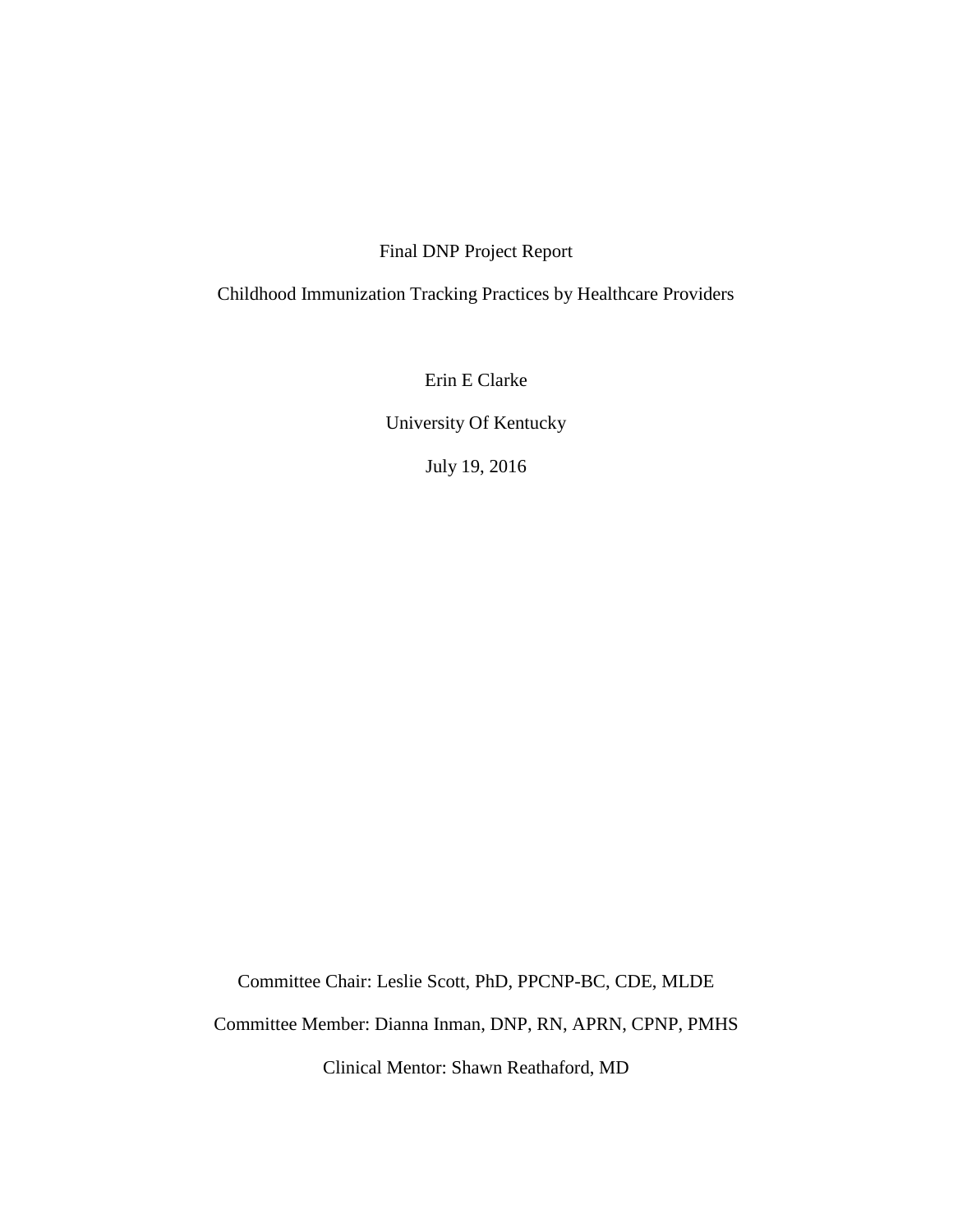## Table of Contents

| DNP Manuscript Childhood Immunization Tracking Practices by Healthcare Providers1 |  |
|-----------------------------------------------------------------------------------|--|
|                                                                                   |  |
|                                                                                   |  |
|                                                                                   |  |
|                                                                                   |  |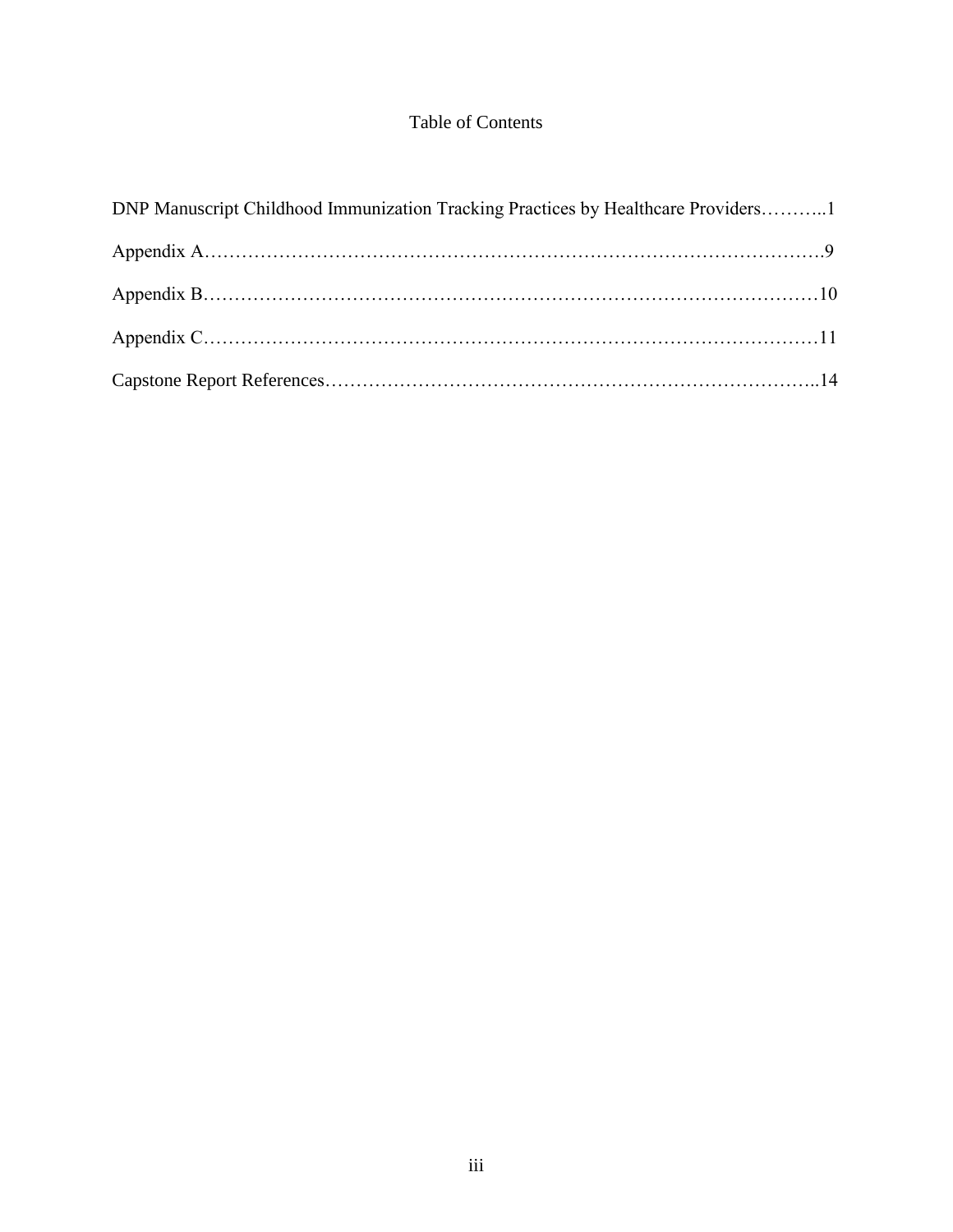### Background

Childhood immunizations protect children from life-threatening illnesses and are one of the most profound measures of the quality of pediatric primary care, however immunization rates for children under three years old still fall below national goals for up to date coverage (Fiks, 2007). Up to date rates of immunization are based on the number of recommended doses of vaccines that children receive by a fixed age (Robison, 2010). Because the majority of vaccines are administered by the age of three, the population of focus will be children 0-3 years of age. The recommendations for childhood immunization schedules are clearly delineated and nationally standardized. This immunization schedule is approved by the Academy of Pediatrics, the Advisory Committee on Immunization Practices of the Centers for Disease Control and Prevention, the American Academy of Family Physicians, and the American College of Obstetricians and Gynecologists (Recommended Childhood and Adolescent Immunization Schedule-United States, 2014). In addition to preventing children from getting serious illnesses, childhood vaccines prevent 21 million hospital visits, prevent 732,000 deaths, and save 1.38 trillion dollars in societal costs (Elam-Evans, 2014). Despite the many benefits of vaccines and the national recommendations, nearly 25% of children ages 19-35 months fall short of receiving all recommended vaccines (Bundy, 2013).

In examining the reasons for underimmunization in children, both parent factors and provider factors come into play. Provider factors that attribute to underimmunization are a problem because it is the responsibility of the pediatric primary care provider to ensure full immunization coverage for the health of the child. The main component of provider practices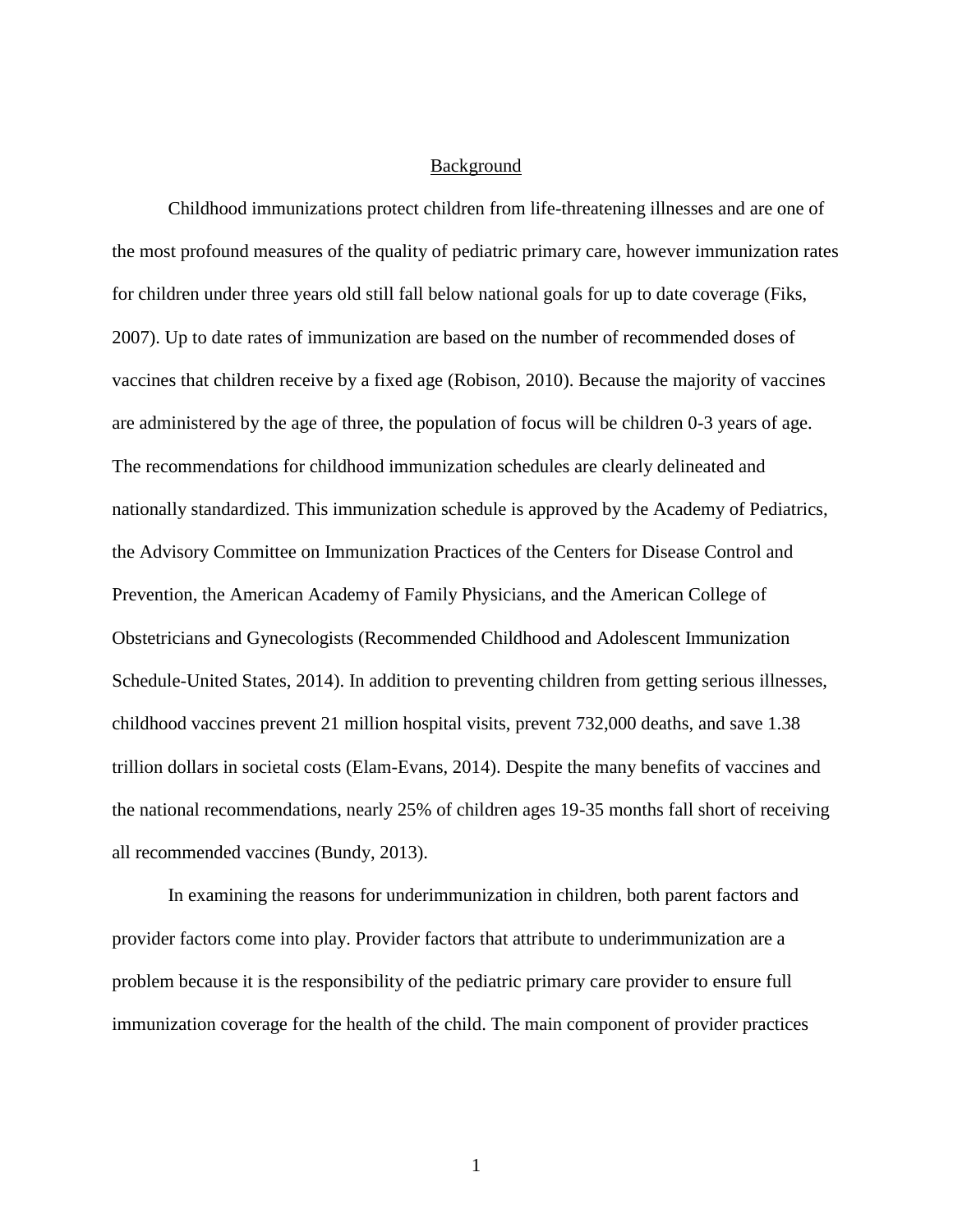that lead to underimmunization in children is missed opportunities for vaccination during visits (Robison, 2010).

According the Centers for Disease Control and Prevention, in the year 2013 the national vaccination coverage for children ages 19-35 months was as follows: 83.1% for DTaP, 92.7% for poliovirus, 91.9% for MMR, 82% for Hib, 90.8% for HepB, 91.2% for varicella, and 82% for PCV (Elam-Evans, 2014). Immunization rates can be in viewed in table form in Appendix A. Many vaccines reach the national goal of 90% coverage, however the Hib, DTap, and PCV remain below. In terms of provider based factors, approximately 21.4-44.8% of children ages 3- 24 months who were not fully up to date on immunizations had visits with providers during which no vaccines were administered (Robison, 2010). The problem of the ineffective provider practice that leads to missed opportunities for childhood immunizations needs to be addressed to ensure that the best possible care is provided to the child. In the state of Kentucky in the year 2013, the vaccination coverage for children ages 19-35 months was as follows: 84.1% for DTaP, 91% for poliovirus, 89.5% for MMR, 90.6% for Hib, 90.8% for HepB, 91.5% for varicella, and 81.7% for PCV (Elam-Evans, 2014). Kentucky demonstrates vaccination rates below the national average for the poliovirus, MMR, and PVC vaccines.

#### Procedure

A project to evaluate the current practices for tracking immunizations and reducing missed opportunities for vaccination was targeted in the state of Kentucky. The objectives of this study were the following:

- 1. Evaluate provider's current practices for childhood immunization tracking
- 2. Evaluate practices up to date rates for childhood immunizations
- 3. Evaluate provider and practice demographics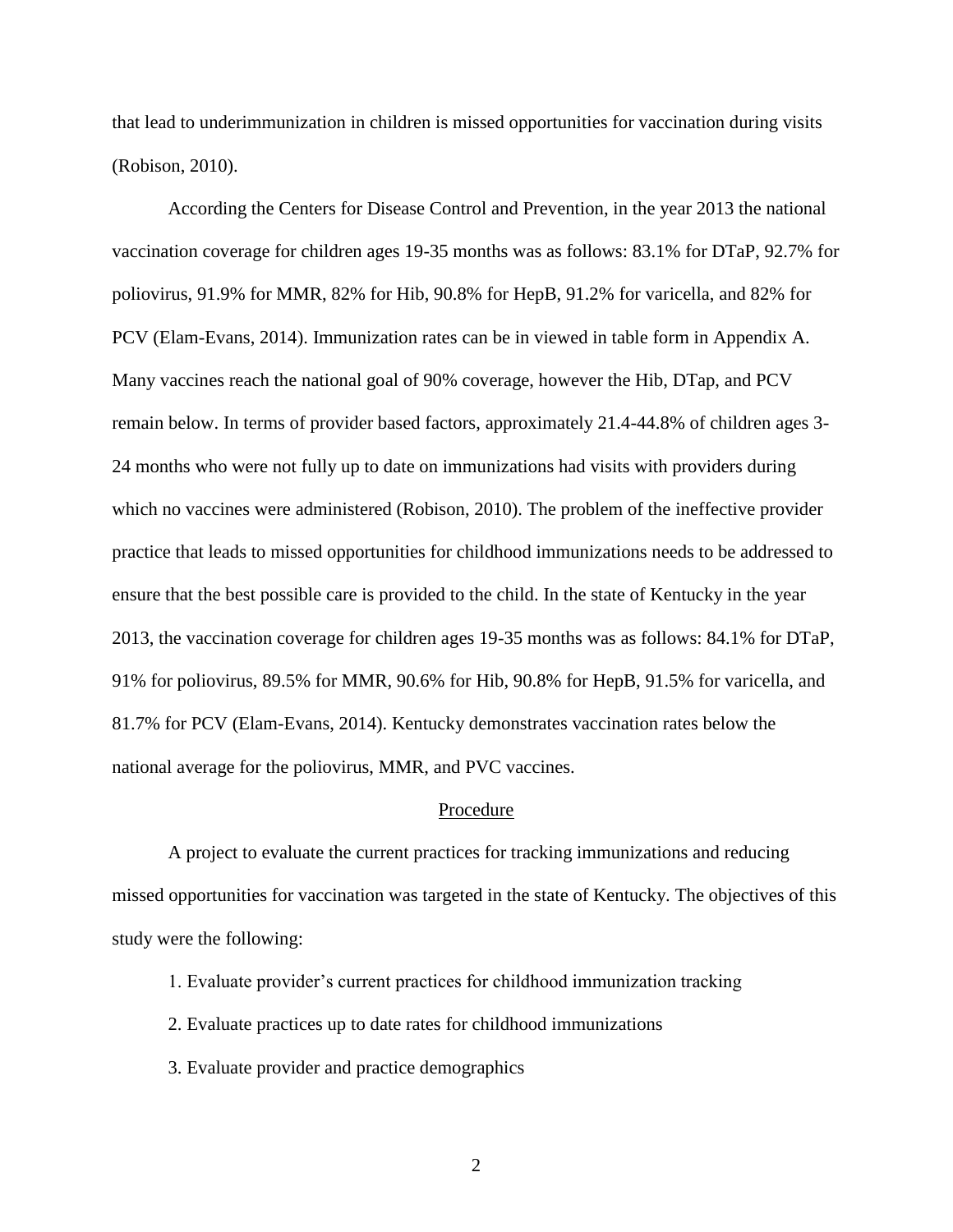4. Attempt to identify trends between up to date immunization rates and multiple variables such as tracking method, presence of missed opportunities, and availability of alternative schedules.

The procedure for bringing this project to fruition began with obtaining approval for the study from the Institutional Review Board in the Office of Research Integrity. This approval was granted after submitting an application that detailed the project. A survey was then developed that would enable the information sought after to be delivered in an organized and timely manner. This survey was then reproduced using the online REDCap instrument, which ensured that all participants would remain anonymous and that the information would be secure. The survey is depicted in Appendix B. Upon final completion of the survey two organizations, the National Association of Pediatric Nurse Practitioners Kentucky Chapter and the Kentucky Coalition of Nurse Practitioners & Nurse Midwives, were utilizes for dissemination of the survey. These two organizations sent the survey via a link in an email to members of their respective listerv and participation was voluntary. Exclusion criteria and inclusion criteria were established and state that participants considered for use in the analysis of this project must meet the following requirements:

- 1. Serve a population that is at least 15% pediatric
- 2. Have Internet access in order to complete the electronic survey
- 3. Be capable of reading and comprehending English
- 4. Provide childhood immunizations at their practice

Those participants who did not meet these criteria were excluded from statistical analysis in this project, but were represented in the demographics section of the data report. A total of thirty-five participants took the survey and provided data for the project.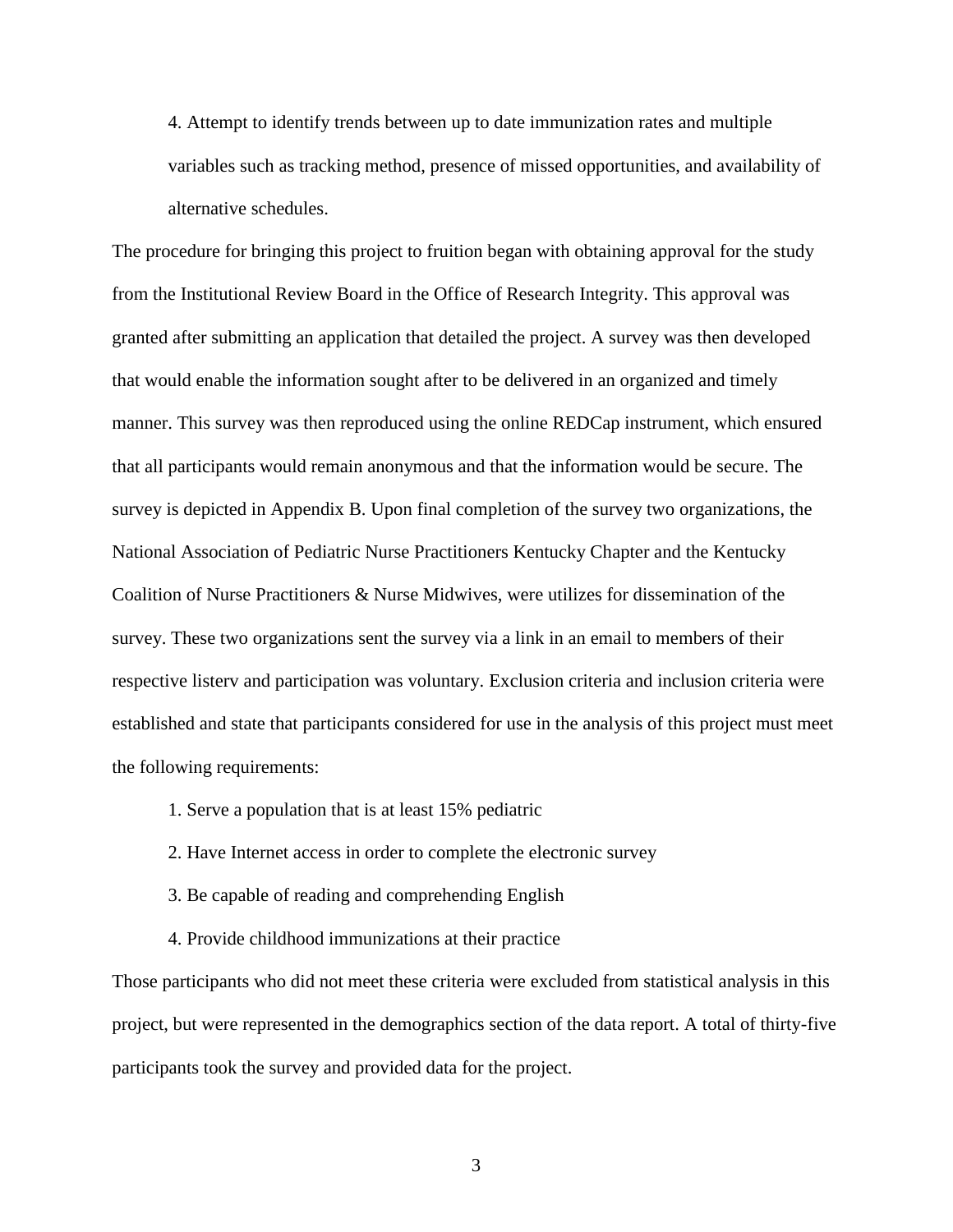#### Findings

Of the thirty-five respondents, the majority were between the ages of 41-50 years and were female. The majority held a Master's degree, however there were eight participants with a DNP degree. The participants differed in both their practice type and location with 85% representing family nurse practitioners and 15% representing pediatric nurse practitioners that are evenly divided between rural and urban. The majority of the practitioners in this study had less than five years of experience in their current position, with the next highest percentage of participants having five to ten years of experience. Finally, the majority of participants served populations in which at least fifty percent of the patients were enrolled in Medicaid. A summary of this demographic data can be found in Appendix C.

In order to analyze the data that the survey produced SPSS software as used. The goal of this project, to identify trends between immunization rates and other variables regarding immunization tracking, was reached by comparing variables in SPSS. Specifically, the Mann-Whitney U test was used because immunization rate is an ordinal variable and this was compared with various nominal variables to test for association. The main variables that were analyzed with immunization rates were the following: documentation type (of which 85% of participants used some form of electronic documentation), presence of an alternative schedule (of which most respondents did not offer), presence of an electronic prompt (of which the majority of respondents did not have), and whether or not the provider has personally experienced a missed opportunity for vaccination (85% of participants have experienced). The test statistic in the Mann-Whitney U test is significant at the level of less than or equal to .05. Although none of the analyses for these variables resulted in a statistically significant test value, the analysis between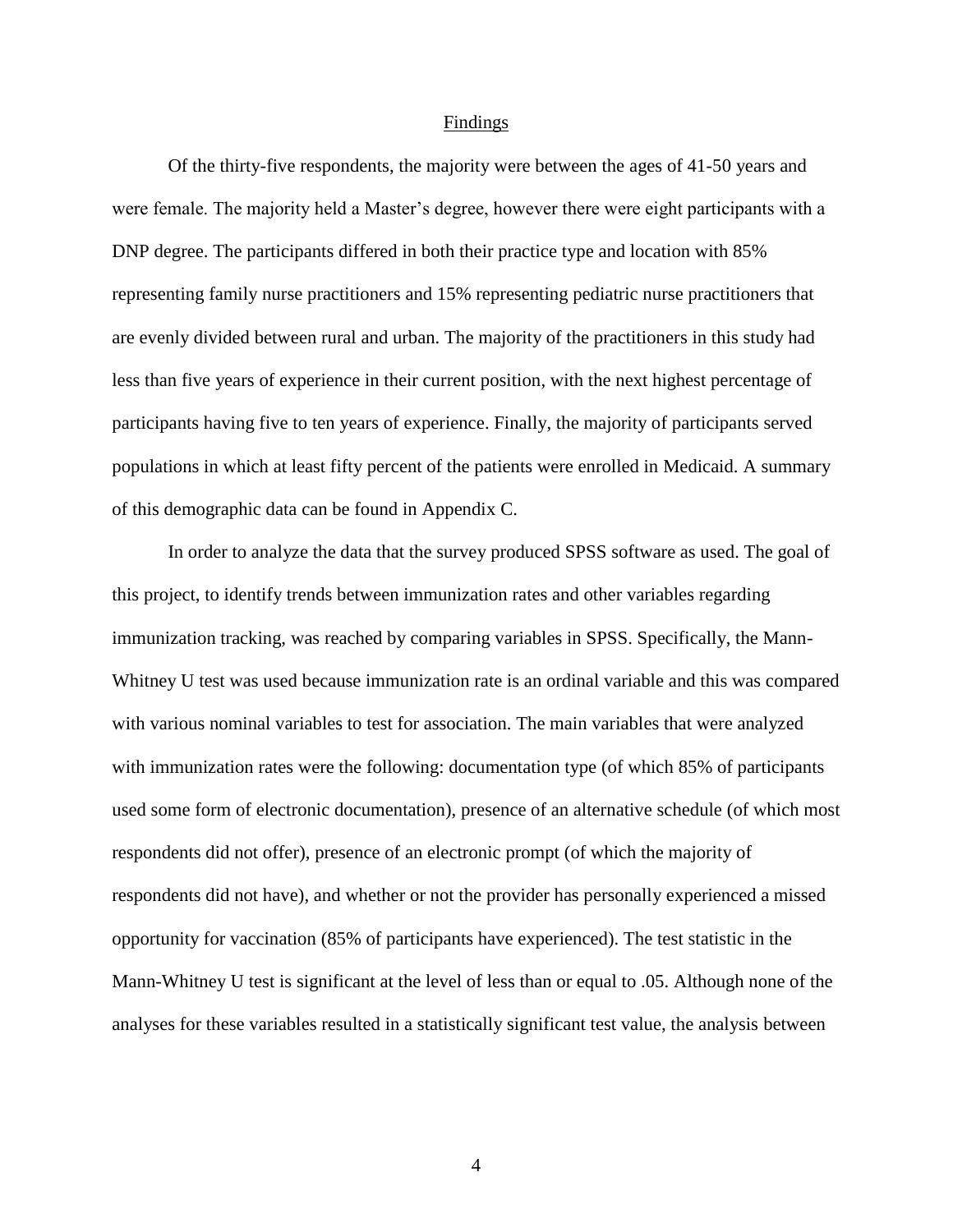immunization rates and whether or not the provider missed an opportunity for vaccination came the closest to being significant at the .067 value.

The results from the open response questions on the survey also provided data about immunization tracking by the participants. As to the question regarding who bears responsibility for keeping track of the pediatric patient's immunization status, answers ranged from "provider" to "nursing staff" to "the patient" to "parents" and "ultimately whoever signs the certificate". As to the question asking participants to identify what they perceive as obstacles to ensuring no missed opportunities for vaccination, the results included the following: having too busy of a schedule, parents being unaware of the immunization schedule, issues with patients keeping appointments, time constraints, social media and false information, and having no electronic health record.

#### Discussion

This study had limitations that obstruct the use of the data and findings for wider use. Firstly, the total number of participants was low at thirty-five and this made it impossible to draw statistically significant conclusions about the association among variables. Those participants who responded that they did not know the current immunization rates at their practice had to be eliminated from the statistical analysis because immunization rate is the comparison variable used, therefore even fewer participants were available. Another limitation to this study was that the time frame was only a few weeks long and therefore the window to complete the survey was relatively short. In order to get greater results that can be used more generally to change practice, a larger and more focused study should be conducted. Specifically, one that targets pediatric providers in particular could provide better results.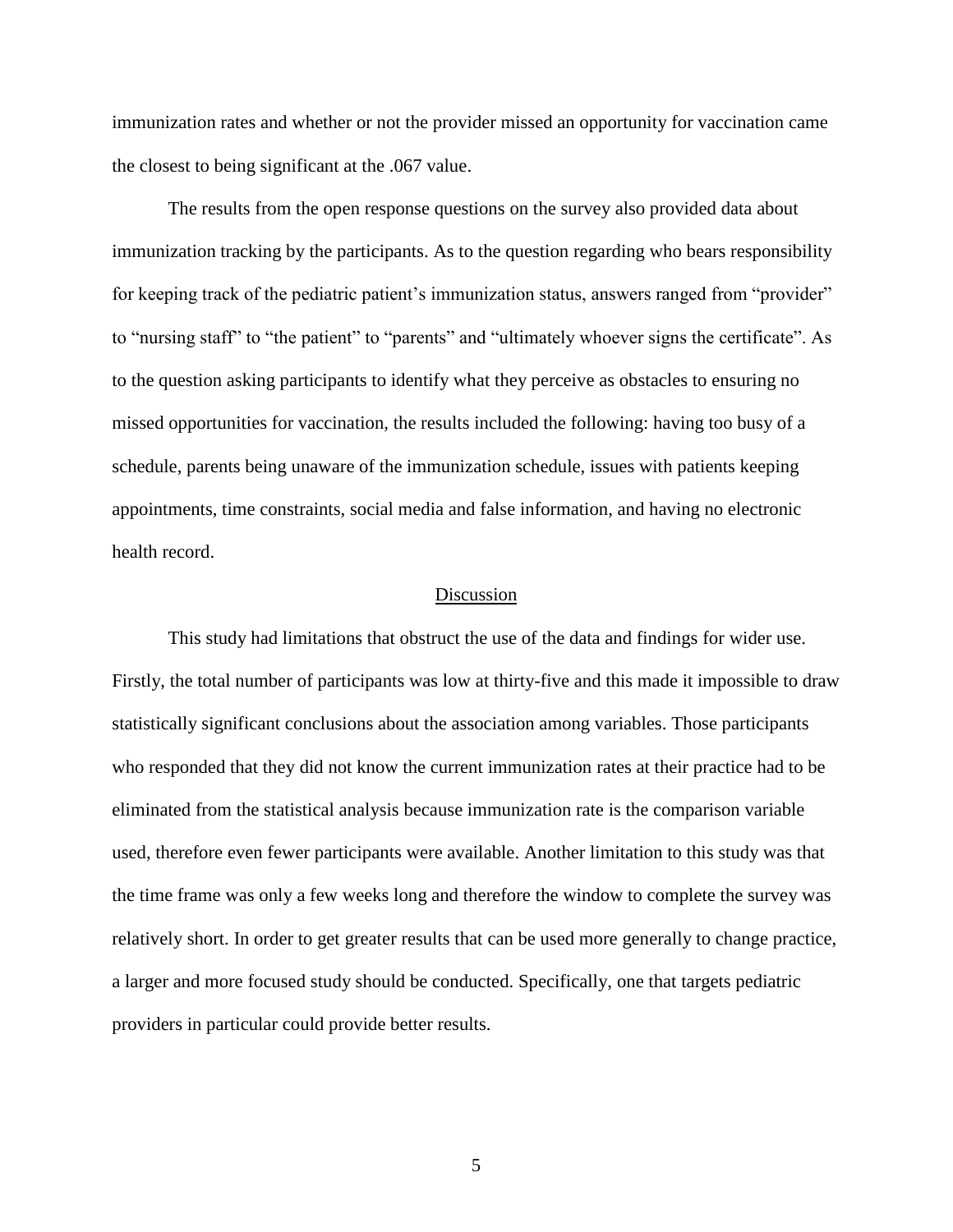In reviewing the data from this project as well as the findings from the literature review, multiple themes emerge. The first is the presence of an electronic health record. The statistical analysis between immunization rates and documentation type did not yield significant results, however many participants identified having an electronic health record as a way to ensure that missed opportunities for vaccination are reduced. This is corroborated by the results of the literature search in which a 2003 study showed that the introduction of an electronic health record to a pediatric practice resulted in improved immunization status and higher quality of documentation (Adams, 2003). In taking the topic of an electronic health record further, the presence of a prompt within the system to check immunization status was also a popular answer among participants when asked to identify ways to reduce missed opportunities for vaccination. This is clinically significant despite the lack of statistical significance found during analysis because the participant's ideas are validated by evidence in the literature review. A 2002 study found that after a chart prompt was introduced for the intervention group those patient's demonstrated a higher percentage of up to date immunization status than the control group of patients (Burns, 2002). Another study in 2007 found that immunization rates increased from 81.8% to 90.1% when a prompt or alert for checking immunizations was introduced in the electronic health record at every visit (Fiks, 2007). Putting forth an electronic health record with a prompt for immunization status into practices that are without could greatly help improve immunizations rates.

Another theme that emerged during this project was missed opportunities for vaccination. Although the statistical analysis between the variables immunization status and presence of a missed opportunity did not produce significant results, the test statistic of .067 is fairly close to .05 and can be considered clinically significant. Of the participants who responded to the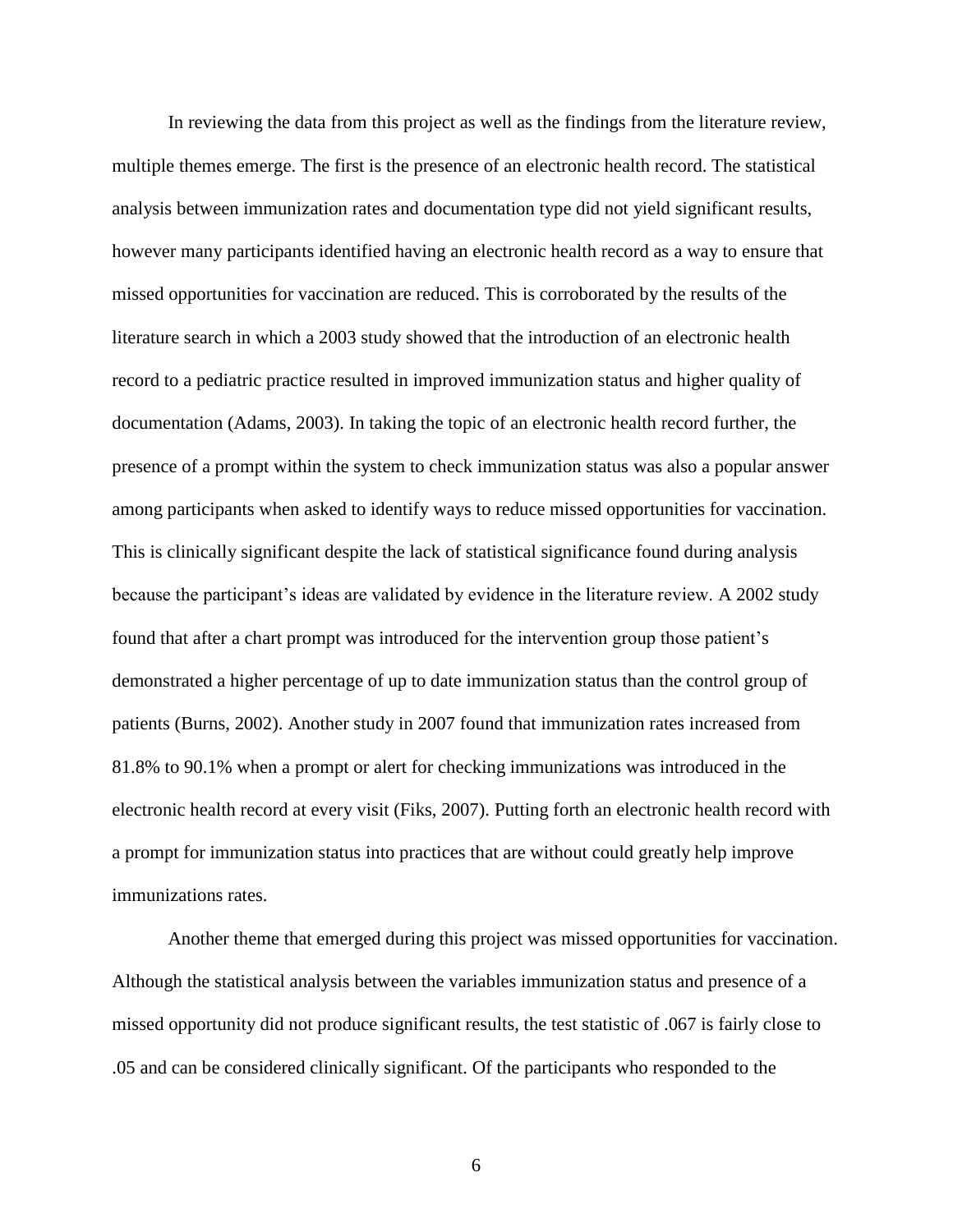question of whether they had personally experienced a missed opportunity to vaccine, 84% responded yes and 16% responded in the negative. It is reasonable to believe that missing vaccinations would lead to a decreased percentage of patients who are up to date on their immunizations. Missing an opportunity for vaccination is a provider issue, and as the provider should bear the responsibility for ensuring immunization coverage in patients it is very important that steps are taken to reduce these missed opportunities.

The topic of vaccine education arose multiple times in responses in the survey. Multiple participants identified parent or caregiver misinformation as an obstacle to reducing missed vaccination opportunities and social media was mentioned as a factor. Parent or caregiver education is important to managing immunizations as evidenced by a 2002 study that found that 8% of underimmunization is due to parent or caregiver perceived barriers (Taylor, 2002). When parents are given the complete and correct information about vaccines they can make educated decisions, which will ideally be represented in immunization rates. Although this project focused on the provider aspect of missed immunizations rather than the parent or patient aspect, there is a role and responsibility of the provider to provide patient and family education in order to ensure up to date immunization status.

In conclusion, this project sought to survey providers in Kentucky in regards to immunization status and tracking methods, among other variables, and attempt to identify trends in the data. The results of the survey were enlightening and provided incentive to conduct more research in the area. Although there were no statistically significant findings in the analysis of the data, there were clinically significant findings that could be used to move practice forward in regards to childhood immunizations. It is clear that the presence of an electronic health record and a prompt within that system is the most effective method of documentation and practices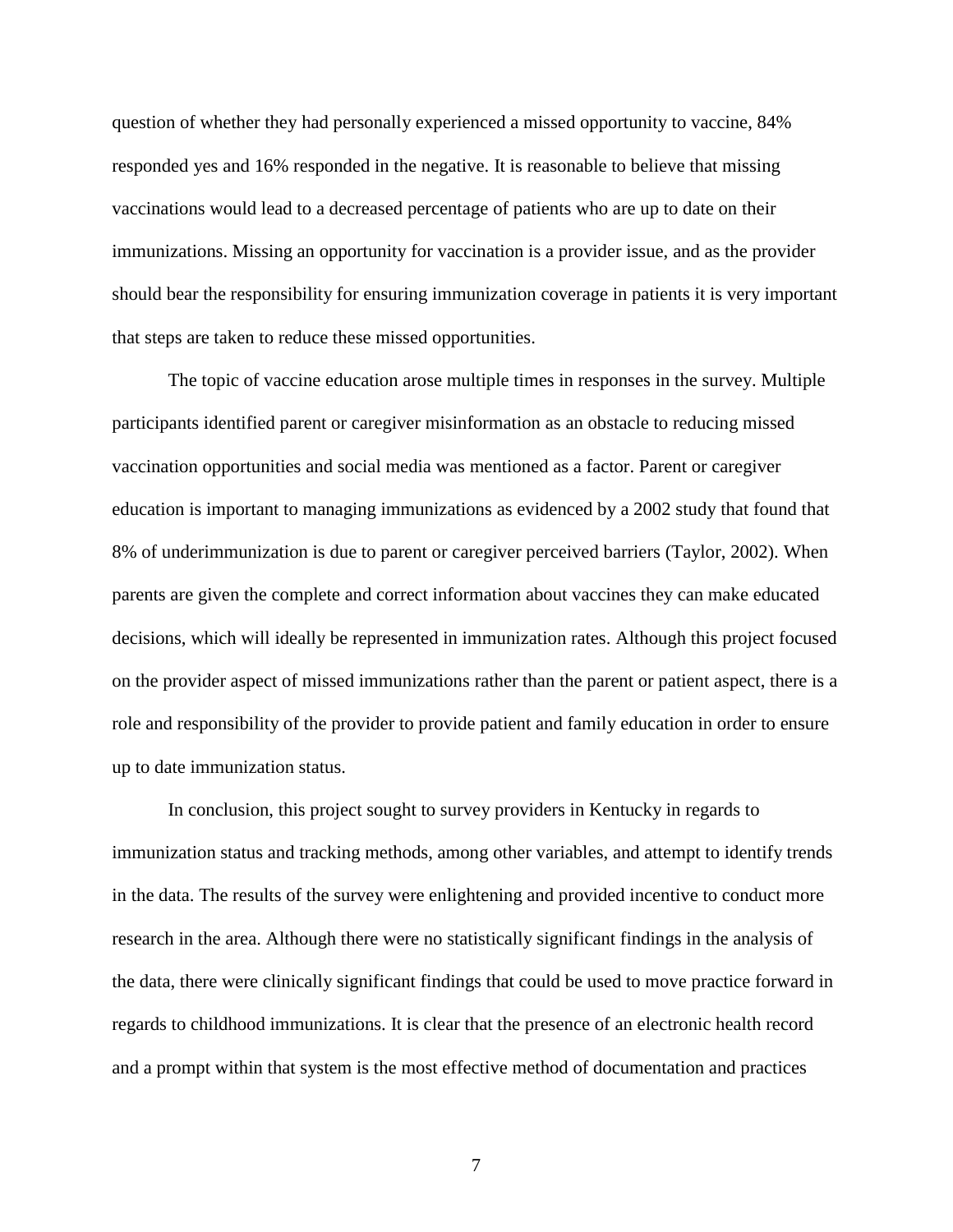without this method would benefit from adopting them. Reducing missed opportunities for vaccination will also increase immunization rates. Overcoming obstacles to ensuring that these opportunities are not missed would include utilizing the electronic health record and prompt to review immunizations at every single patient visit and providing effective parent or caregiver information about vaccines. A larger scale and more specifically targeted study like this one would provide more plentiful data in order to corroborate these findings and help move pediatric practice forward.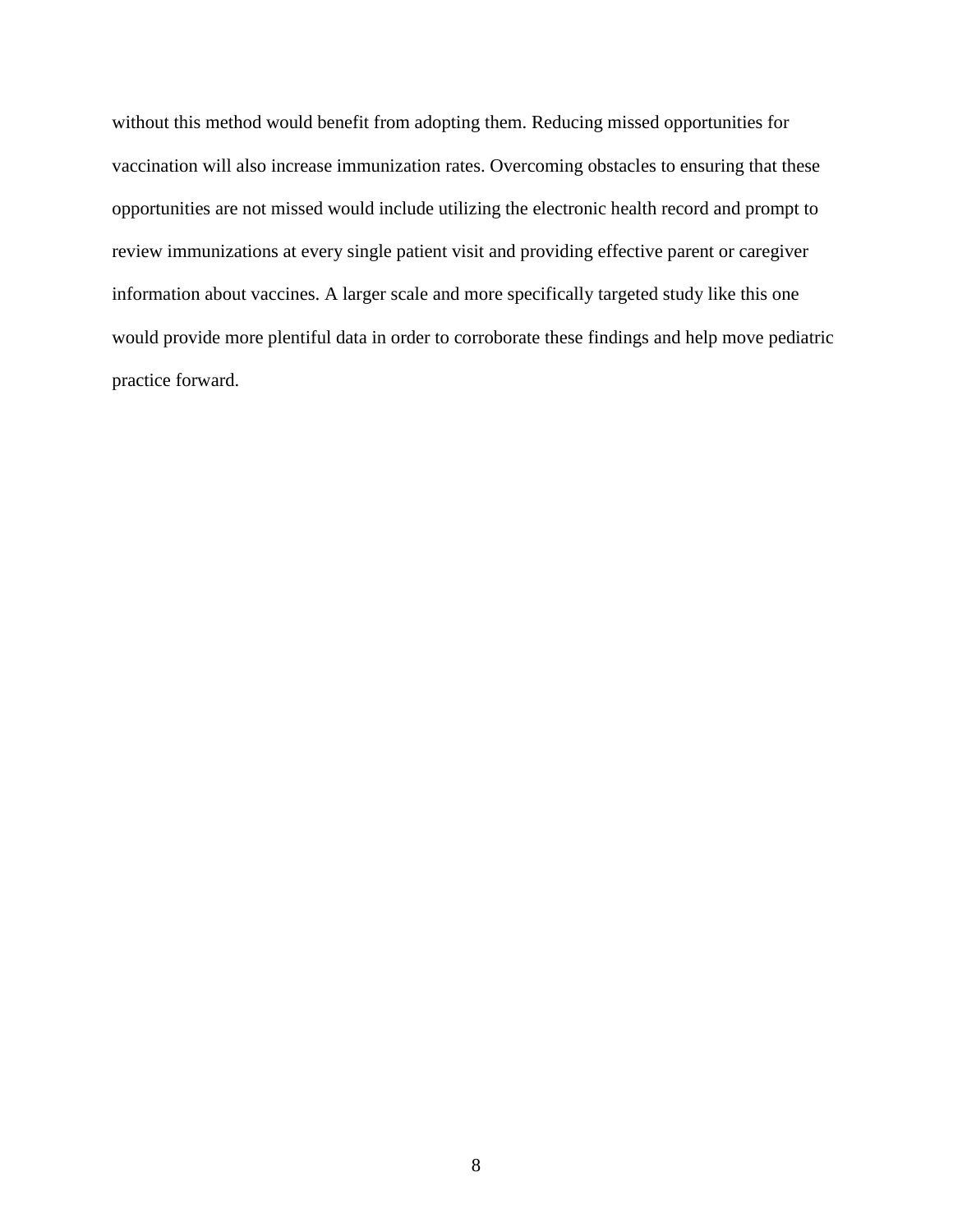# Appendix A

|            | <b>National Immunization Rates</b> | <b>Kentucky Immunization Rates</b> |
|------------|------------------------------------|------------------------------------|
| DTap       | 94.7%                              | 94.6%                              |
| Polio      | 99.3%                              | 91.3%                              |
| <b>MMR</b> | 91.5%                              | 88.6%                              |
| <b>HIB</b> | 92.6%                              | 91.8%                              |
| Varicella  | 91.0%                              | 92.4%                              |
| Hep B      | 91.6%                              | 92.6%                              |
| <b>PCV</b> | 92.6%                              | 91.6%                              |

www.cdc.gov/vaccines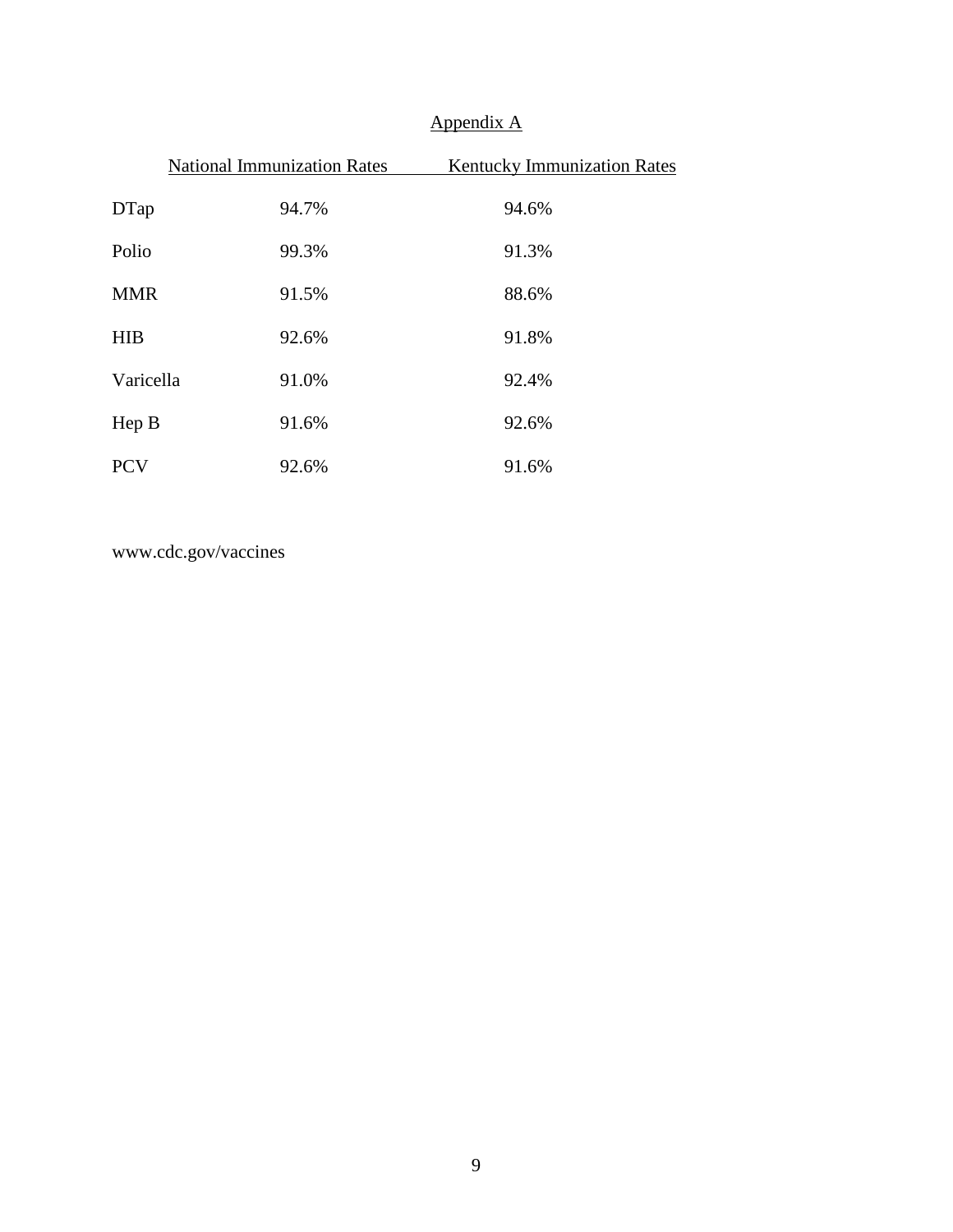|                                         | $\frac{1}{2}$  |       |  |
|-----------------------------------------|----------------|-------|--|
| Descriptive statistics, Frequency table | N(35)          | $\%$  |  |
| Age                                     |                |       |  |
| 20-30 yrs                               | 3              | 8.8%  |  |
| $31-40$ yrs                             | $\overline{2}$ | 5.9%  |  |
| $41-50$ yrs                             | 16             | 47.1% |  |
| 51-60 yrs                               | 7              | 20.6% |  |
| $60 + yrs$                              | 6              | 17.6% |  |
| <b>Gender</b>                           |                |       |  |
| Male                                    | $\overline{2}$ | 6.1%  |  |
| Female                                  | 31             | 93.9% |  |
| <b>Level of Education</b>               |                |       |  |
| <b>MSN</b>                              | 24             | 70.6% |  |
| DNP/PhD                                 | 8              | 23.5% |  |
| Other                                   | $\overline{2}$ | 5.9%  |  |
| Licensure                               |                |       |  |
| PNP-PC                                  | 5              | 15.2% |  |
| PNP-AC                                  | $\overline{0}$ | 0%    |  |
| <b>FNP</b>                              | 28             | 84.8% |  |
| <b>Experience</b>                       |                |       |  |
| $<$ 5 years                             | 4              | 41.2% |  |
| 5-10 yrs                                | 7              | 20.6% |  |
| $10-15$ yrs                             | $\overline{4}$ | 11.8% |  |
| $15-20$ yrs                             | 5              | 14.7% |  |
| $20 + yrs$                              | $\overline{4}$ | 11.8% |  |
| <b>Practice Setting</b>                 |                |       |  |
| Rural                                   | 17             | 50%   |  |
| Urban                                   | 17             | 50%   |  |
| <b>Patients on Medicaid</b>             |                |       |  |
| $<$ 20%                                 | 4              | 11.8% |  |
| 21-30%                                  | 3              | 8.8%  |  |
| 31-50%                                  | 7              | 20.6% |  |
| 51-70%                                  | 12             | 35.3% |  |
| $70 +$                                  | 8              | 23.5% |  |

# Appendix B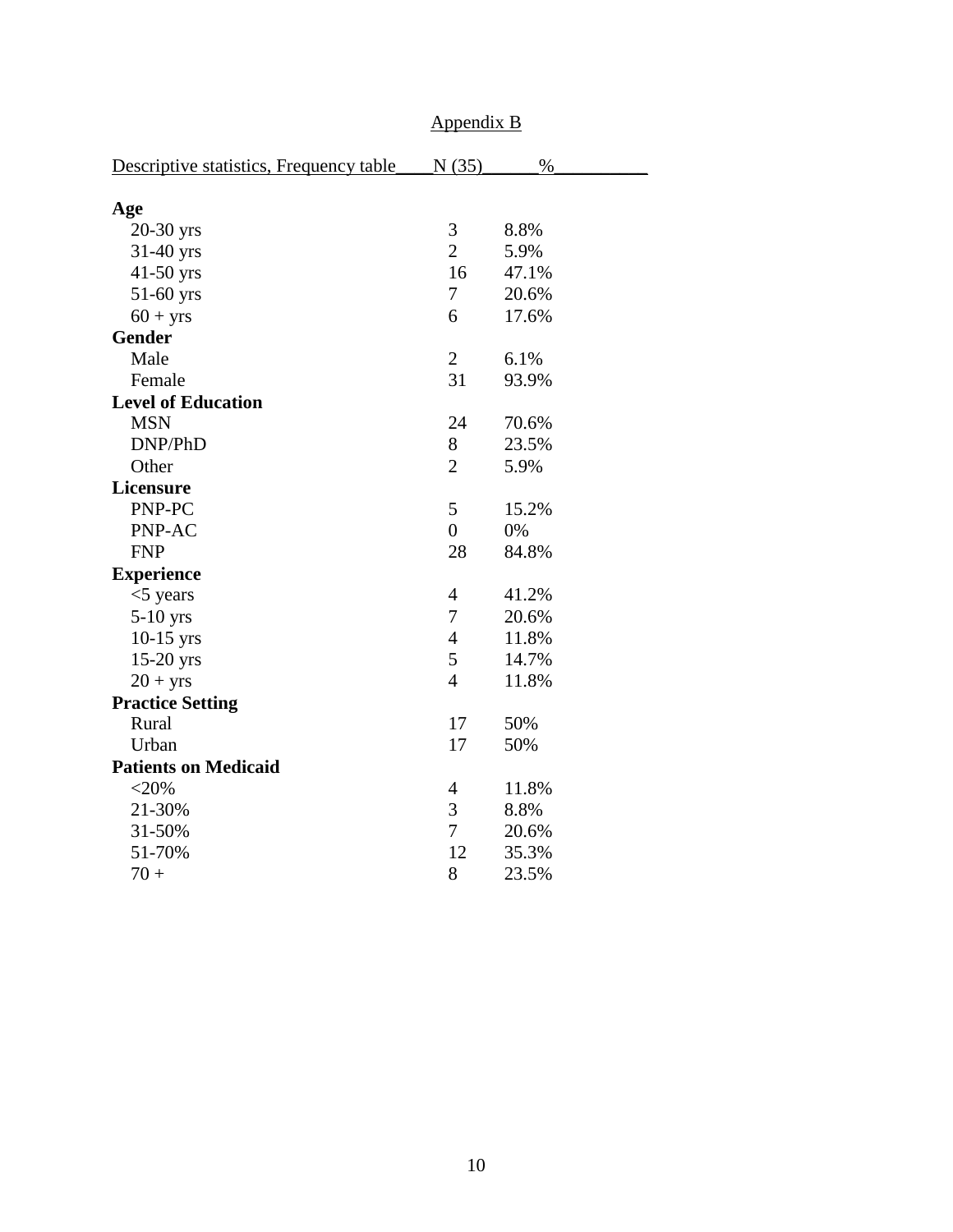### Appendix C

- 1. What is your primary licensure?
	- a) MD
	- b) FNP
	- c) PNP, PC
	- d) PNP, AC
- 2. What is your highest level of education completed?
	- a) MSN
	- b) MD
	- c) PhD/DNP
	- d) Other
- 3. What is your gender?
	- a) Male
	- b) Female
- 4. Which age group applies to you?
	- a) 20-30 years
	- b) 30-40 years
	- c) 40-50 years
	- d) 50-60 years
	- e)  $60 + \text{years}$
- 5. How many years experience do you have in your current position?
	- a) Less than 5 years
	- b) 5-10 years
	- c) 10-15 years
	- d) 15-20 years
	- e)  $20 + \text{years}$
- 6. Do you serve in your practice a population that is at least 15% pediatric?
	- a) Yes
	- b) No
- 7. Which of the following best describes your practice?
	- a) Rural
	- b) Urban
- 8. Describe the percentage of your patients who are on Medicaid:
	- a) Less than 20%
	- b) 20-30%
	- c) 30-50%
	- d) 50-70%
	- e) Greater than 70%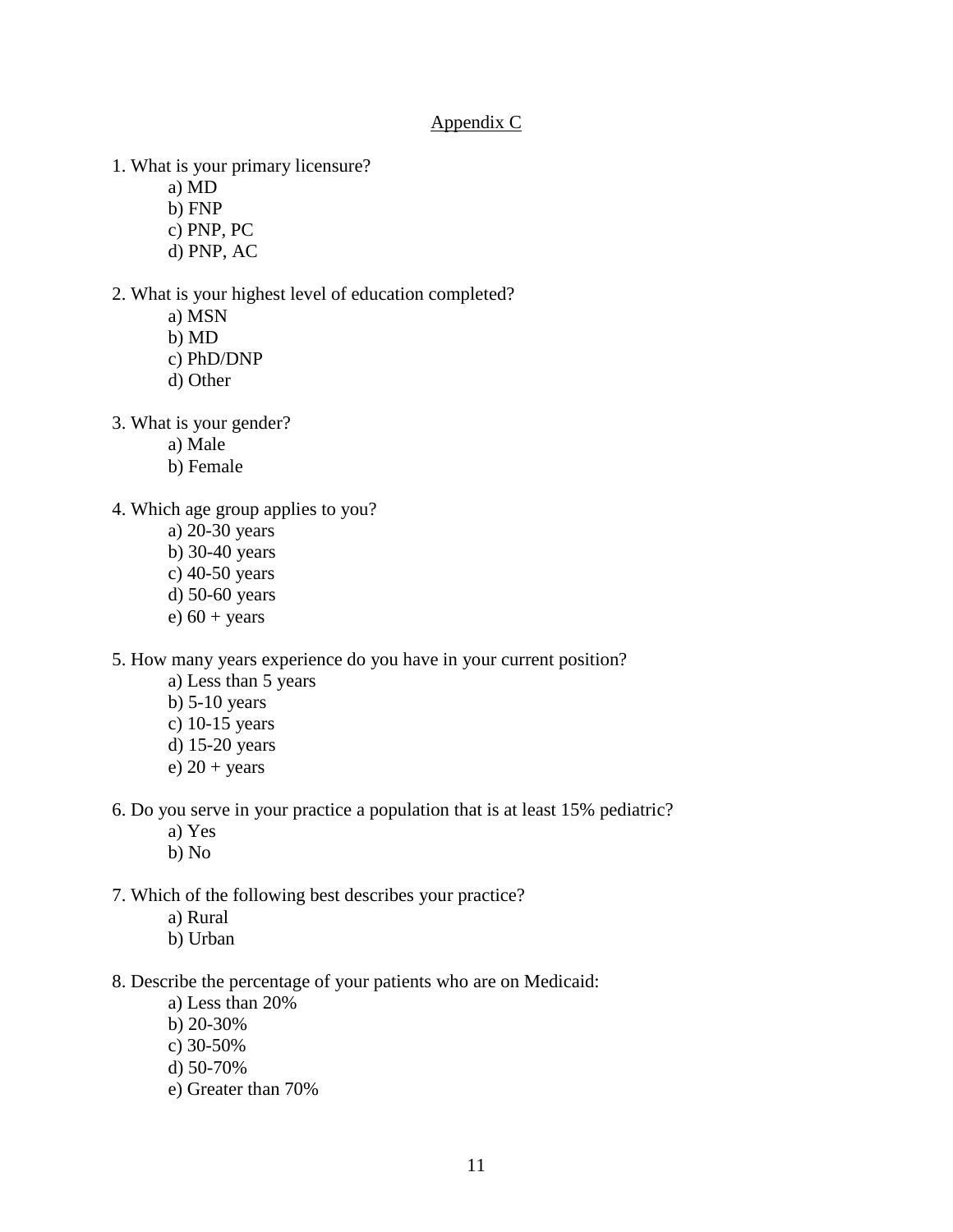9. Does your practice support parent/caregiver right to refuse vaccination?

- a) Yes
- b) No

### Comments:

10. Does your practice offer alternative schedule options for immunizations?

- a) Yes
- b) No

If yes, please choose any of the following alternative schedules you utilize in your practice:

- a) No more than 1 vaccine per visit
- b) No more than 2 vaccines per visit
- c)
- d) No live vaccines until 2 years of age
- e) No live vaccines until 4 years of age
- f) Split MMR vaccine and administer separately
- g) Other, please describe:
- 11. Describe the methods for which your practice ensures immunizations are given on time:
- 12. Which form of documentation does your practice utilize?
	- a) Paper
	- b) Electronic
	- c) Combination of paper and electronic
- 13. How are immunizations recorded in your practice? Please describe:
- 14. Describe who bears responsibility for keeping track of a patient's immunization status:
- 15. Describe the policies in place at your practice for immunization tracking:

16. Describe measures you personally take as a provider to ensure a patient receives vaccinations on time:

17. Describe the process that takes place when a patient misses an immunization:

- 18. What are the up to date immunization rates for children ages 0-35 months at your practice?
	- a) Greater than 95%
	- b) 90-95%
	- c) 85-90%
	- d) Less than 85%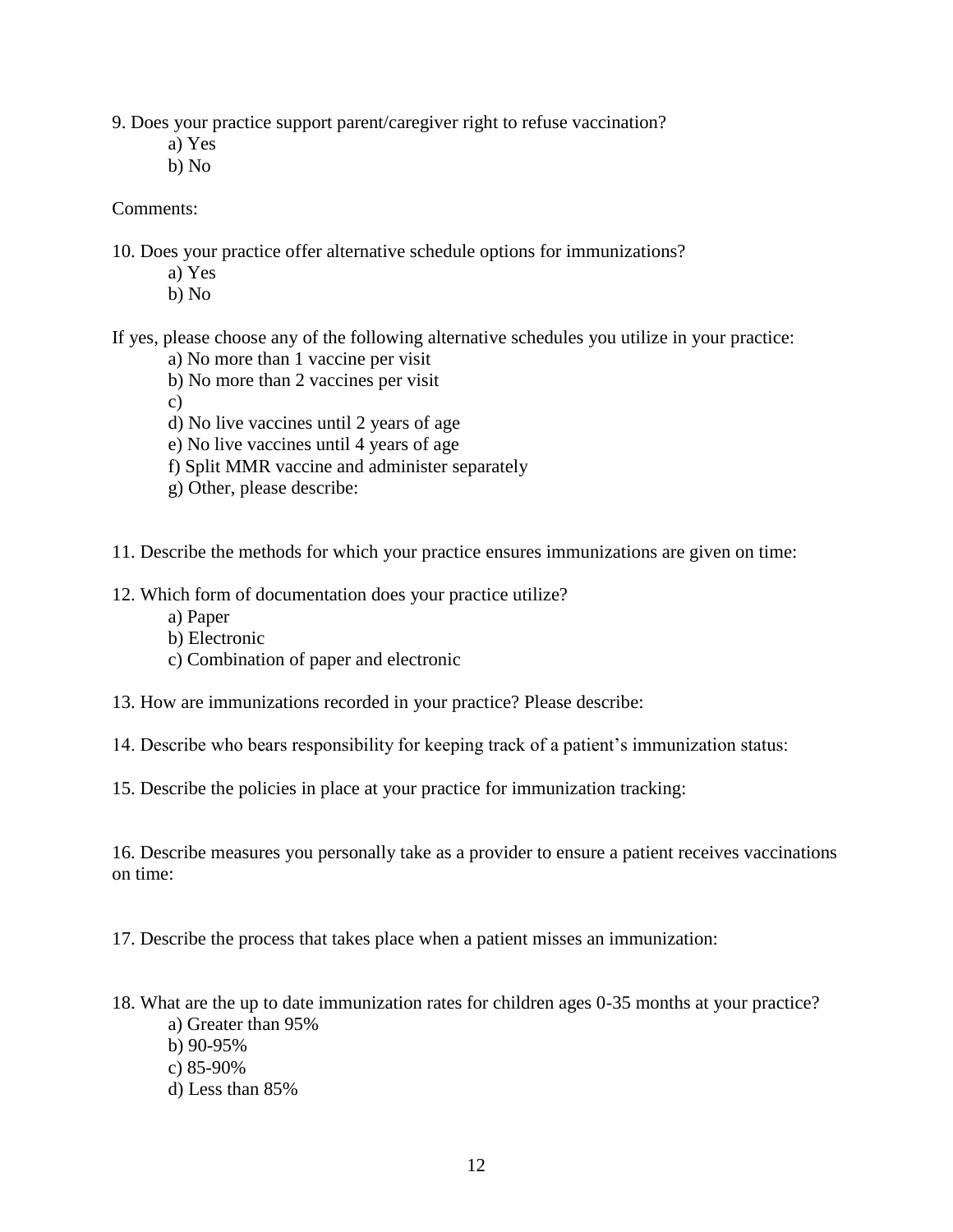e) Don't know

19. If you have an electronic health record system, does it provide a prompt for immunizations?

- a) Yes
- b) No

20. Describe your stance on the topic of parent right to refuse vaccination

a) "I will not see a child whose parents refuse to vaccinate"

b) "I will not see a child who parents refuse to vaccinate but another provider in our practice will treat them"

c) "I will work with families who wish to spread out vaccinations"

d) Other, please describe:

21. Describe the percentage of families at your practice who refuse vaccination for their child a) Less than 1%

b)  $2-5%$ 

- c) 5-10%
- d) Greater than 10%

22. Have you experienced an incident in which you as a provider missed an opportunity for immunization?

- a) Yes
- b) No

23. What do you see as obstacles to ensure minimal missed opportunities for vaccination? Describe:

24. What do you think is the best method to ensure that missed opportunities for vaccination do not occur? Describe: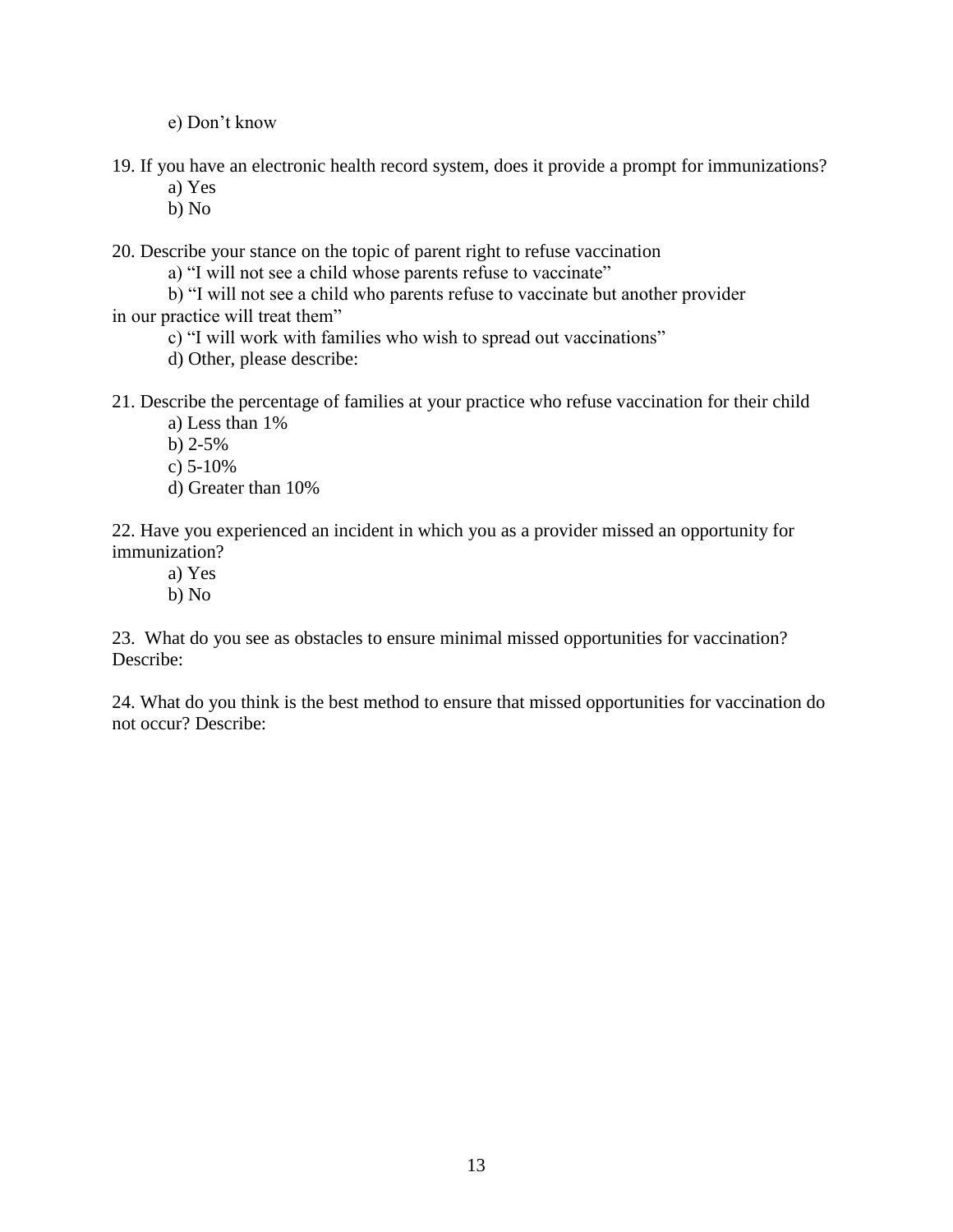#### References

- Adams, W., Mann, A., and Bauchner, H. (2003). Use of an Electronic Medical Record Improves the Quality of Urban Pediatric Primary Care. *Pediatrics, 111*(3), 626- 632.
- Bundy, D., Persing, N., Solomon, B., King, T., Murakami, P.,…& Miller, M. (2013). Improving Immunization Delivery using an Electronic Health Record: The ImmProve Project. *Academic Pediatrics, 13*(5), 458-465.
- Burns, I., Zimmerman, R., & Santibanez, T. (2002). Effectiveness of chart prompt about immunizations in an urban health center. *Journal of Family Practice, 51*(12), 230-233.
- Centers for Disease Control and Prevention. (2014). *Vaccinations for Children Program: CDC Vaccine Price List*. Retrieved from http://www.cdc.gov/vaccines/programs/vfc/awardees/vaccine-management/pricelist/index.html.
- Elam-Evans, L., Yankey, D., Singleton, J., and Kolasa, M. (2104). National, State, and Selected Local Area Vaccination Coverage Among Children Aged 19-35 Months- United States, 2013. *Centers for Disease Control and Prevention Morbidity and Mortality Weekly Report, 63*(34), 741-748.
- Fiks, A., Grundmeier, R., Biggs, L., Localio, A., & Alessandrini, E. (2007). Impact of Clinical Alerts Within an Electronic Health Record on Routine Childhood Immunization in an Urban Pediatric Population. *Pediatrics, 120*(4), 707- 714.
- Robison, S., Kurosky, S., Young, C., Gallia, C., & Arbor, S. (2010). Immunization